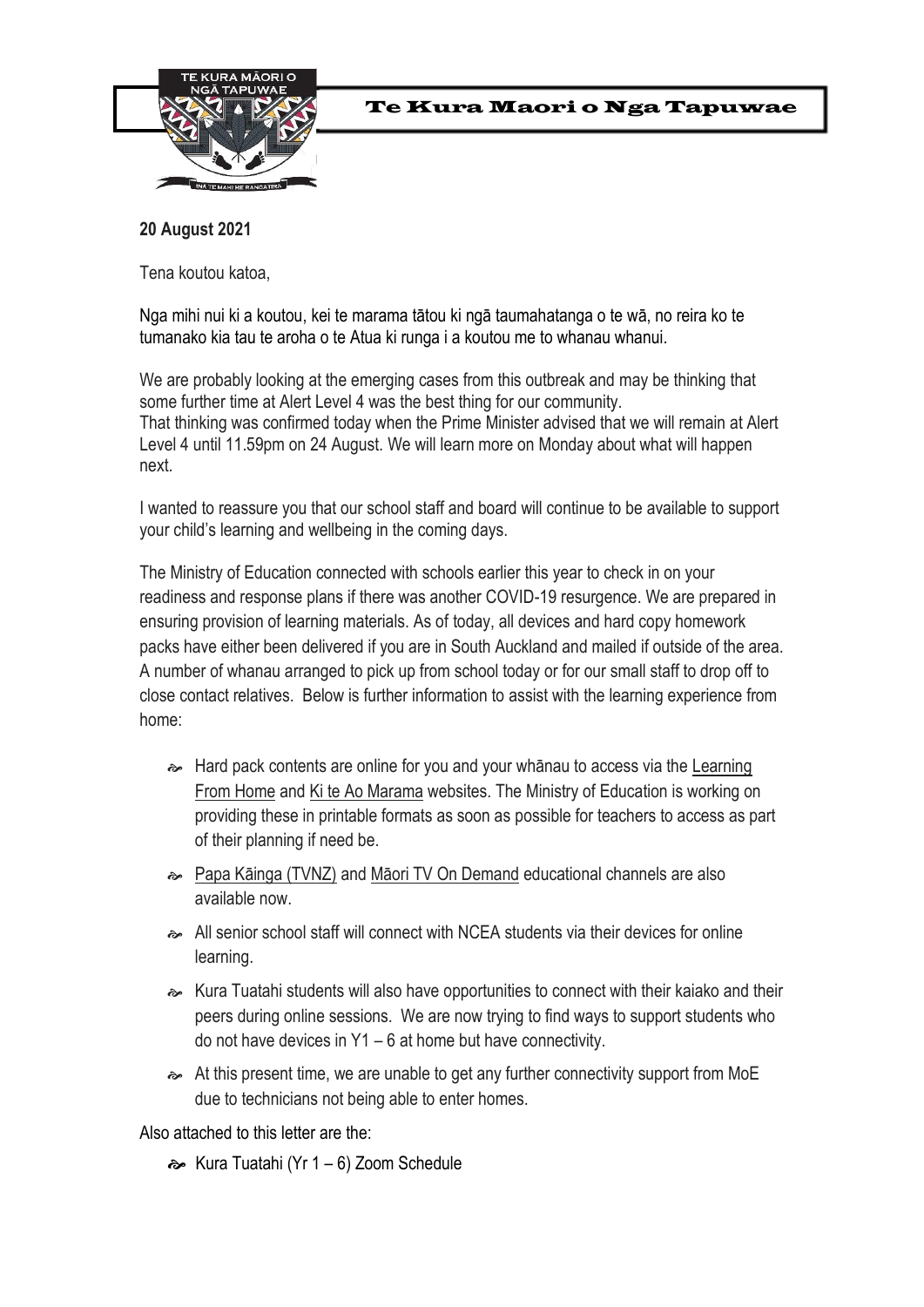- Kura Tuarua (Yr 7 13) Distance Learning Timetable (NB: There's one page per year group so scroll down to find the right one)
- **a** Zoom Etiquette
- Covid FAQ

### **Some things to remember regarding distance learning during this lockdown are:**

### **Kura Tuatahi (Yr 1 – 6)**

- A homework book has been sent out to everyone.
- If you do not have wifi or a device there is a lot of revision activities to do in the booklet.
- If you have a device, we encourage you to connect and participate in the online learning (see timetable attached).
- $\rightarrow$  The zoom details are:

**[https://us06web.zoom.us/j/86196212417?pwd=QStYMDhHUW1BV3FtVzA2dGZML](https://us06web.zoom.us/j/86196212417?pwd=QStYMDhHUW1BV3FtVzA2dGZML3ZUZz09) [3ZUZz09](https://us06web.zoom.us/j/86196212417?pwd=QStYMDhHUW1BV3FtVzA2dGZML3ZUZz09)**

**Meeting ID: 861 9621 2417**

#### **Passcode: 829367**

- Teachers may upload activities to their storypark page. Keep an eye out for these.
- **→** Please answer the survey on Storypark regarding connectivity

### **Kura Tuarua (Yr 7 – 13)**

- Scheduled classes are compulsory. If there are extenuating circumstances why you cannot attend, please inform your Whare Ako teacher and subject teacher immediately
- Ensure you read and follow the zoom etiquette as tardiness, people lying in bed etc will not be tolerated.
- Anyone who does not attend without good reason and/or does not follow the zoom etiquette can expect a call from Ma Stirling

If you have any queries, please contact the Whare Ako teacher first for assistance. They will be checking their emails at 10am and 1pm every school day so should be able to reply to you thereafter.

Last but definitely not least, as the [Mental Health Foundation of NZ says](https://www.facebook.com/mentalhealthfoundationNZ/posts/10158737504528423), "it's all right to feel a range of emotions right now. Going into a Level 4 lockdown is a big deal and it brings all sorts of different feelings to the surface, including frustration, worry and even gratitude. However you are feeling, know that you're not alone – we're all going through this together."

If you need to talk, check in with a friend or whānau member, or free call/text 1737 to chat with a trained counsellor. It's free and confidential. There are also a lot of other supports available to [you, your whānau and your community](https://www.facebook.com/mentalhealthfoundationNZ/posts/10158737504528423) if needed.